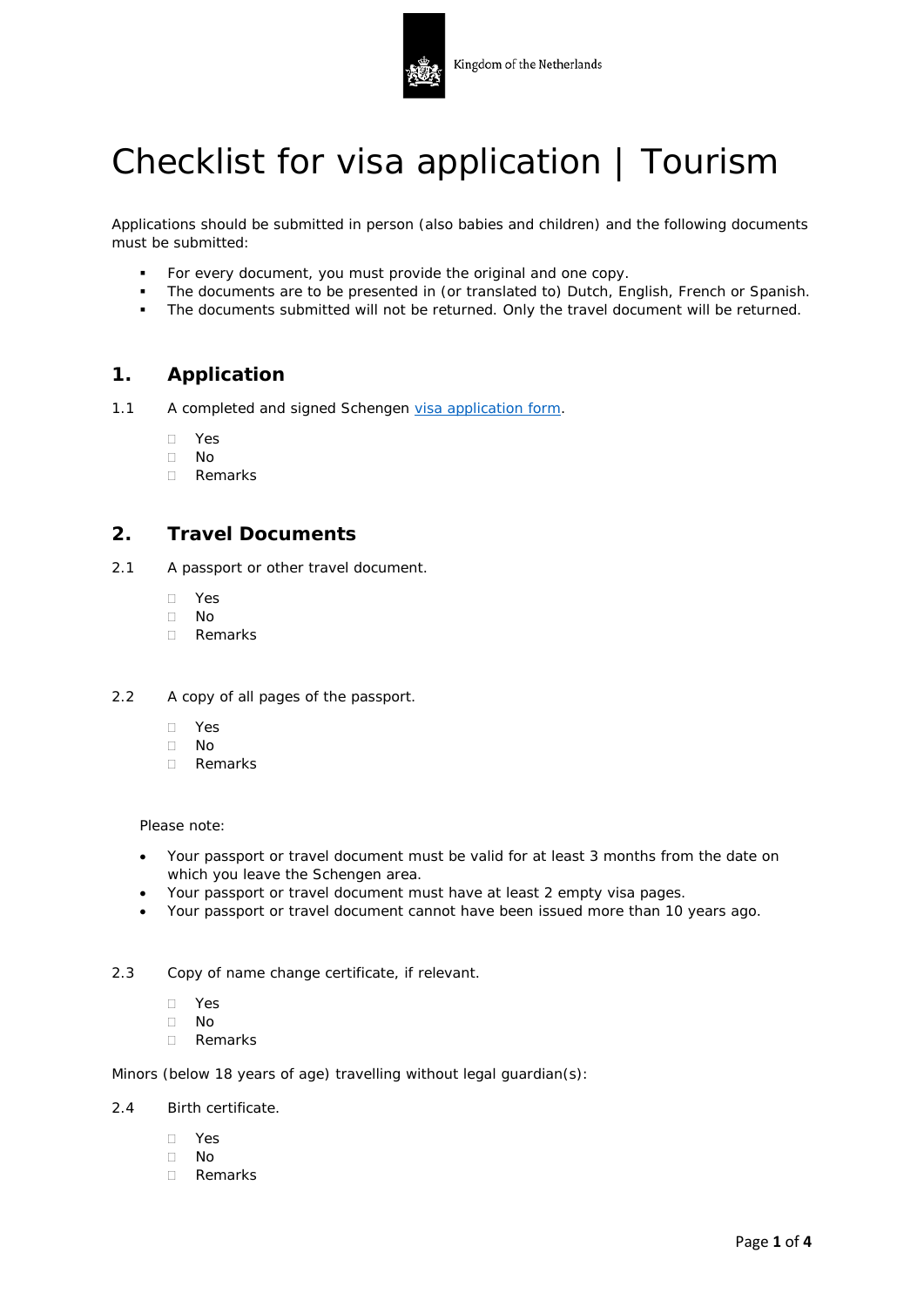

- 2.5 Proof of custody, (e.g. marriage certificate, divorce certificate, registration of residence).
	- Yes
	- $\Box$  No
	- Remarks
- 2.6 If the legal guardian(s) is/ are not present at the time of submission of the application: the original letter of consent from legal guardians stating that the minor can travel, verified by a legal entity (e.g municipal registration office or court).
	- Yes
	- $\Box$  No
	- Remarks

## **3. Evidence of legal residence**

- 3.1 Evidence of legal residence in the country that you are applying from, e.g. a passport, visa, residence permit and a copy of work permit (if applicable). Residence permit should be valid for at least 3 months beyond the (intended) departure from Schengen.
	- Yes
	- $\Box$  No<br> $\Box$  Rer
	- Remarks

## **4. Photo**

- 4.1 A passport photo that meets Dutch passport requirements. This photo cannot have been taken more than 6 months ago and must bear a clear resemblance. See: photo [guidelines.](https://www.government.nl/documents/leaflets/2015/01/21/photomatrix-guidelines-2007)
	- Yes
	- $\neg$  No
	- Remarks

## **5. Proof of occupation**

- 5.1 If employed: a company registration and a statement of employment, indicating the number of vacation days granted, the position in the company and the monthly salary.
	- Yes
	- $\Box$  No
	- Remarks
- 5.2 If self-employed: evidence of business ownership (company registration).
	- Yes
	- No
	- Remarks

## **6. Proof of travel**

Note: make travel reservations which you can cancel, in case your visa request will be refused.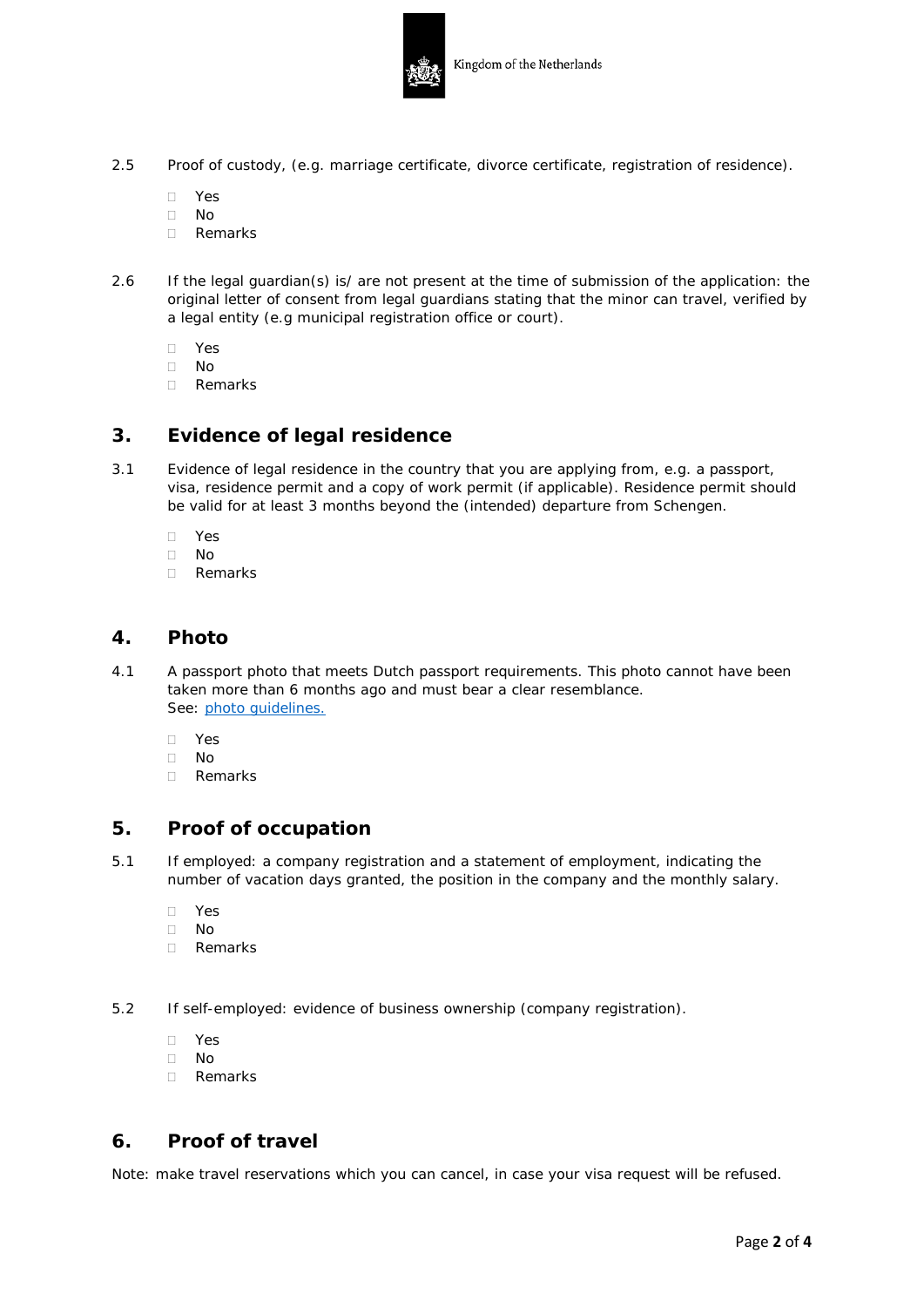

- 6.1 Reservation for a hotel or other proof of accommodation for the duration of the entire stay.
	- Yes
	- No
	- Remarks
- 6.2 An itinerary of the planned trip if several countries are visited.
	- Yes
	- No
	- Remarks
- 6.3 Proof of a round-trip airplane reservation.
	- Yes
	- No
	- Remarks
- 6.4 If travelling in an organised trip: a certificate or voucher (original) from a travel agency or tour operator confirming the booking of an organised tour.
	- Yes
	- $\Box$  No
	- Remarks
- 6.5 Bank statements covering the last three months, including bank account movements of the applicant or person covering the costs of the trip, or other proof of sufficient means of subsistence for the intended entire journey and the duration of stay.
	- Yes
	- $\Box$  No
	- Remarks
- 6.6 Copy of Real Estate Property (title-deed), marriage certificate, birth certificate of children, if relevant.
	- Yes
	- $\Box$  No
	- Remarks

## **7. Proof of health insurance**

- 7.1 The insurance policy has been taken out in your name.
	- Yes
	- No
	- Remarks
- 7.2 Your insurance is valid throughout the Schengen area and for the duration of your stay.